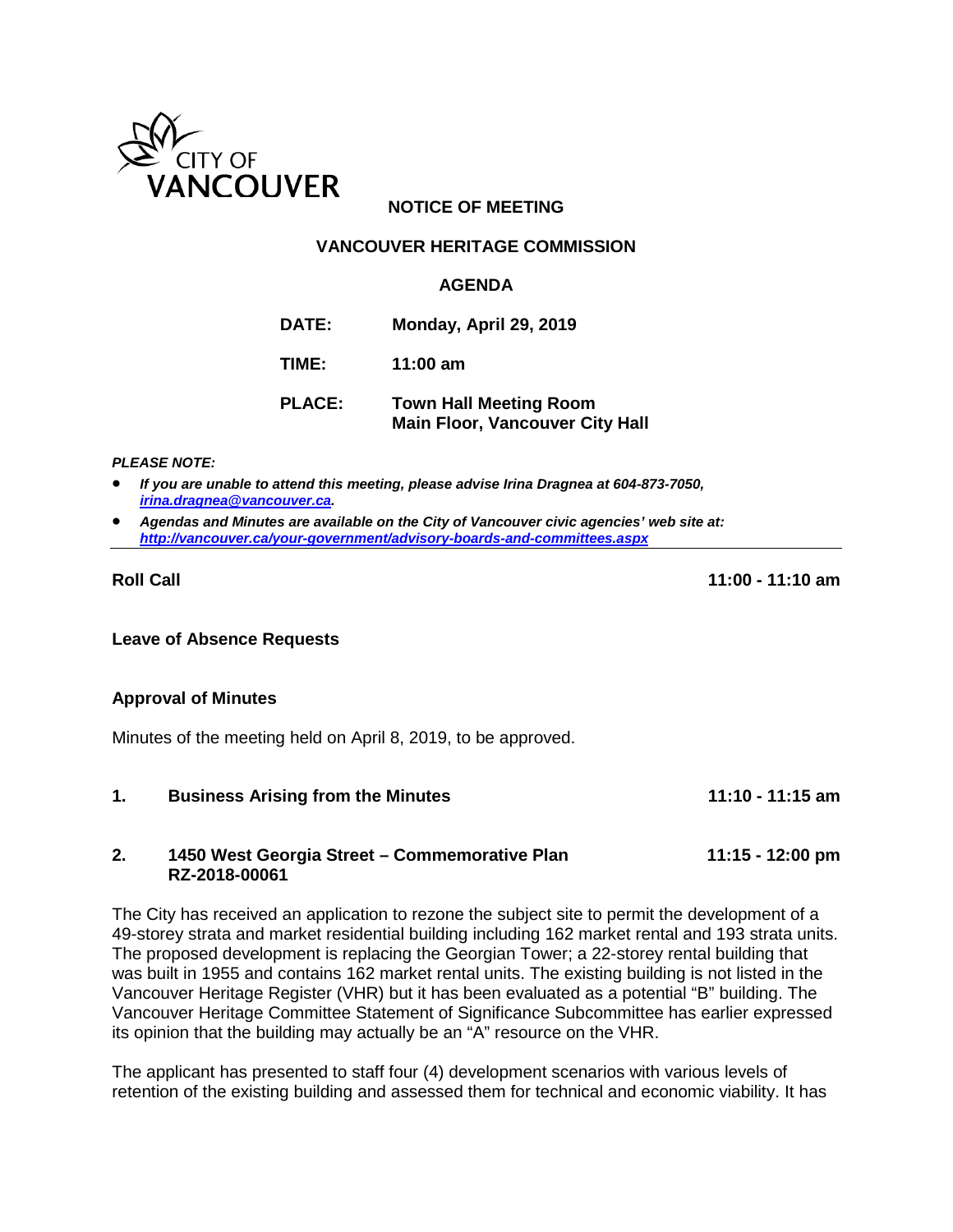been found that full or partial retention of a large structure like this, and its integration with new development on site, would not be technically possible or economically viable. As a result, the replacement option was identified as the one which the applicant would like to pursue.

During the project development, the Statement of Significance has been prepared and used to develop a Commemorative Plan to continue to celebrate some of the community values associated with the existing building. The plan has a few components including the creation of an amenity space which will be located at the height of the original rooftop amenity area (formerly Lounge) on the 22nd storey. The amenity space will provide panoramic views accessible to all residents and an active core to the building that emphasizes its communal use. The original "Welcome to Friendly Vancouver" historic sign will be restored and incorporated as an installation within the water feature on the ground floor public area. There will be an accompanying commemorative plaque in the same area.

As there is no heritage retention of the existing structure proposed, the presentation is offered for informational purposes and will focus on the Commemorative Plan. The applicant will present the content of the plan while staff will be available to provide additional clarification as required.

| Issues:    | Commemorative Plan                                                                                               |
|------------|------------------------------------------------------------------------------------------------------------------|
| Applicant: | Dean Johnson, Wesgroup<br>Don Luxton and Associates, Heritage Consultant                                         |
| Staff:     | Nick Danford, Rezoning Planner, City of Vancouver<br>Zlatan Jankovic, Senior Heritage Planner, City of Vancouver |
|            |                                                                                                                  |

**Attachment:** Commemorative Plan Brochure

# **3. Statement of Significance 12:00 - 12:15 pm and Vancouver Heritage Register Subcommittee Report**

Report from the Statement of Significance and Vancouver Heritage Register Subcommittee meeting of April 15, 2019, will be presented.

- **Staff:** Hugh McLean, Heritage Planner
- **Attachment:** SoS/VHR Subcommittee Report, April 15, 2019 Report to follow by e-mail and copies to be provided at meeting
- **4. Staff Update 12:15 12:30 pm 5. New Business 12:30 - 12:45 pm**